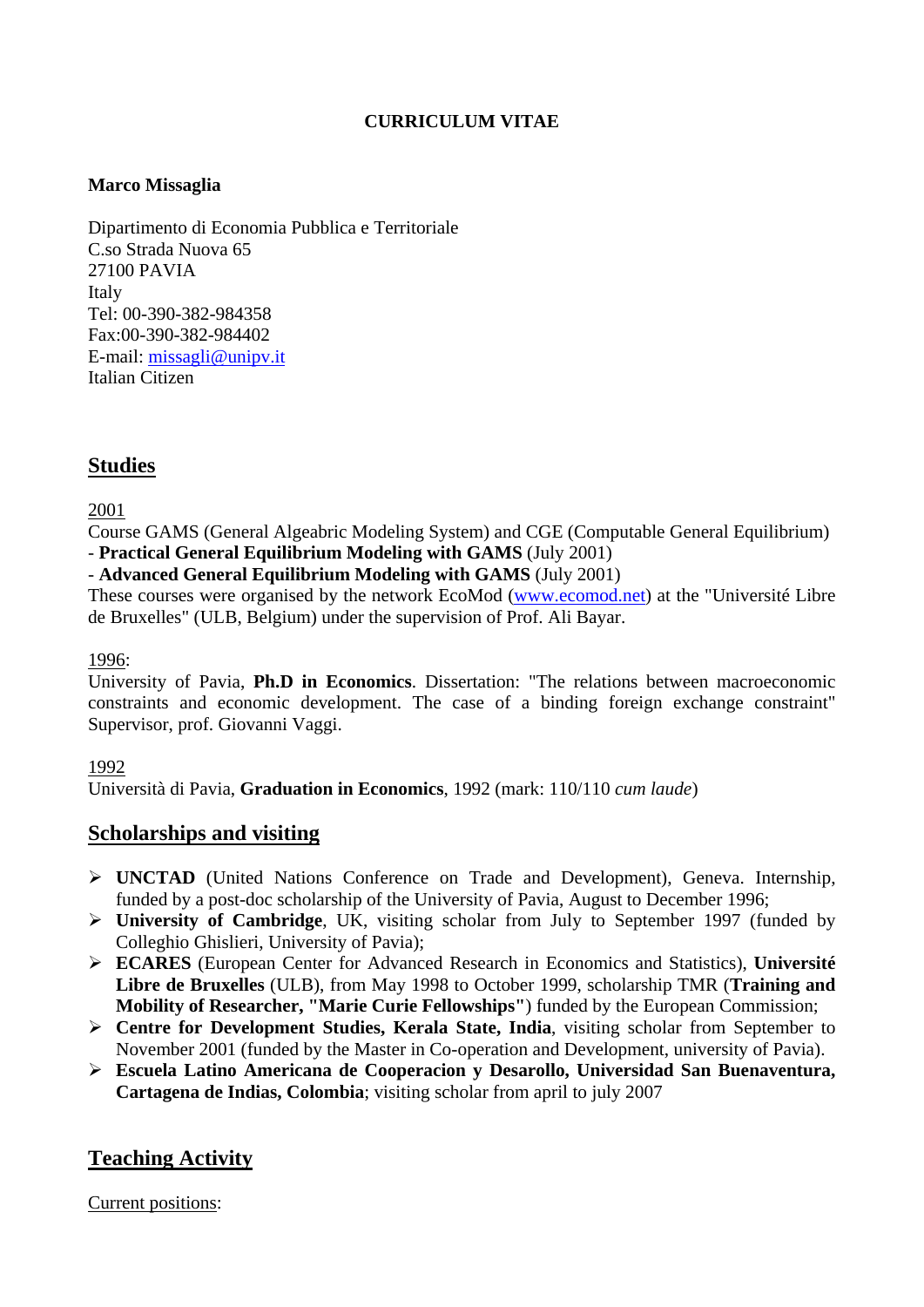- ¾ Associate Professors in International Economics, University of Pavia, Faculty of Political Sciences, Department of Public Economics.
- ¾ Lecturer of "Alternative Theories of Growth" at the Faculty of Political Sciences;
- ¾ Lecturer of "International Economics", Faculty of Political Sciences;
- ¾ Lecturer of "Development Microeconomics" at and General Co-ordinator of the Master Program in Co-operation and Development, University of Pavia and IUSS (University Institute for Advanced Studies), Pavia.. This course is taught in English;
- ¾ Lecturer of "Development Economics" at the Escuela LatinoAmericana de Cooperacion Internacional para el Desarollo, University San Buenaventura, Cartagena de Indias (Colombia). This course is taught in Spanish;
- ¾ Lecturer of "Applied General Equilibrium Models" at the Ph.D Program in Economics of the Catholic University of Piacenza, Italy;
- ¾ Lecturer of "Development Economics" at the Master of International Cooperation And Development (MICAD), Bethlehem University, Palestine.
- ¾ Main Instructor of the Summer School on "Modelos de Equilibrio Economico General Computable", Universidad Nacional de Colombia, Bogotà, July 2010
- $\triangleright$  Main Instructor of the Summer School on Quantitative Methods for Development Policy Analysis, University of Pavia, (from 2005)

### Previous positions

- ¾ University of Piemonte Orientale (Novara). Lecturer of "International Economics", Faculty of Economics (1999 and 2000);
- ¾ University of Pavia, Teaching Assistant for the courses of "Economics I" and "Economics II", years 1994, 1995 and 1996.
- ¾ EcoMod Network [\(www.ecomod.net\)](http://www.ecomod.net/), Lecturer of "Practical General Equilibrium Modeling with GAMS", january 2003, Washington D.C., USA. Among the short courses, the most recent is the workshop (directed together with prof. Jeffrey Round, Warwick University, UK and prof. Francesco Timpano, University of Piacenza) "Socio-Economic Impact Analysis of Agricultural Policies with Social Accounting Matrices (SAM) and Computable General Equilibrium (CGE) Models", FAO (Rome), 6-7-8 July 2004;
- ¾ University of Pavia. Main instructor of CGE modeling at the Course in Quantitative Methods and Socio-Economic Analysis for Palestinian students held at the University of Pavia and financed by the Accademia dei Lincei, November and December 2004

# **Publications**

1) *The Theory and Policy of Structural Adjustment*, in G.Vaggi (a cura di) "From the Debt Crisis to Sustenaible Development", New York, St.Martin's Press, 1993, pp. 222-230;

2) *The Role of Primary Exports, Saving Behaviour and Technological Progress in a Dependent Economy*, in "Quaderni del Dipartimento di Economia Politica e Metodi Quantitativi", Università di Pavia, # 57 (1-97), 1997;

3) *L'economia indiana dopo l'indipendenza: valutazioni e prospettive*, in "Il Politico - Rivista Italiana di Scienze Politiche", Anno LXIII, Luglio-Settembre 1998, pp. 375-403;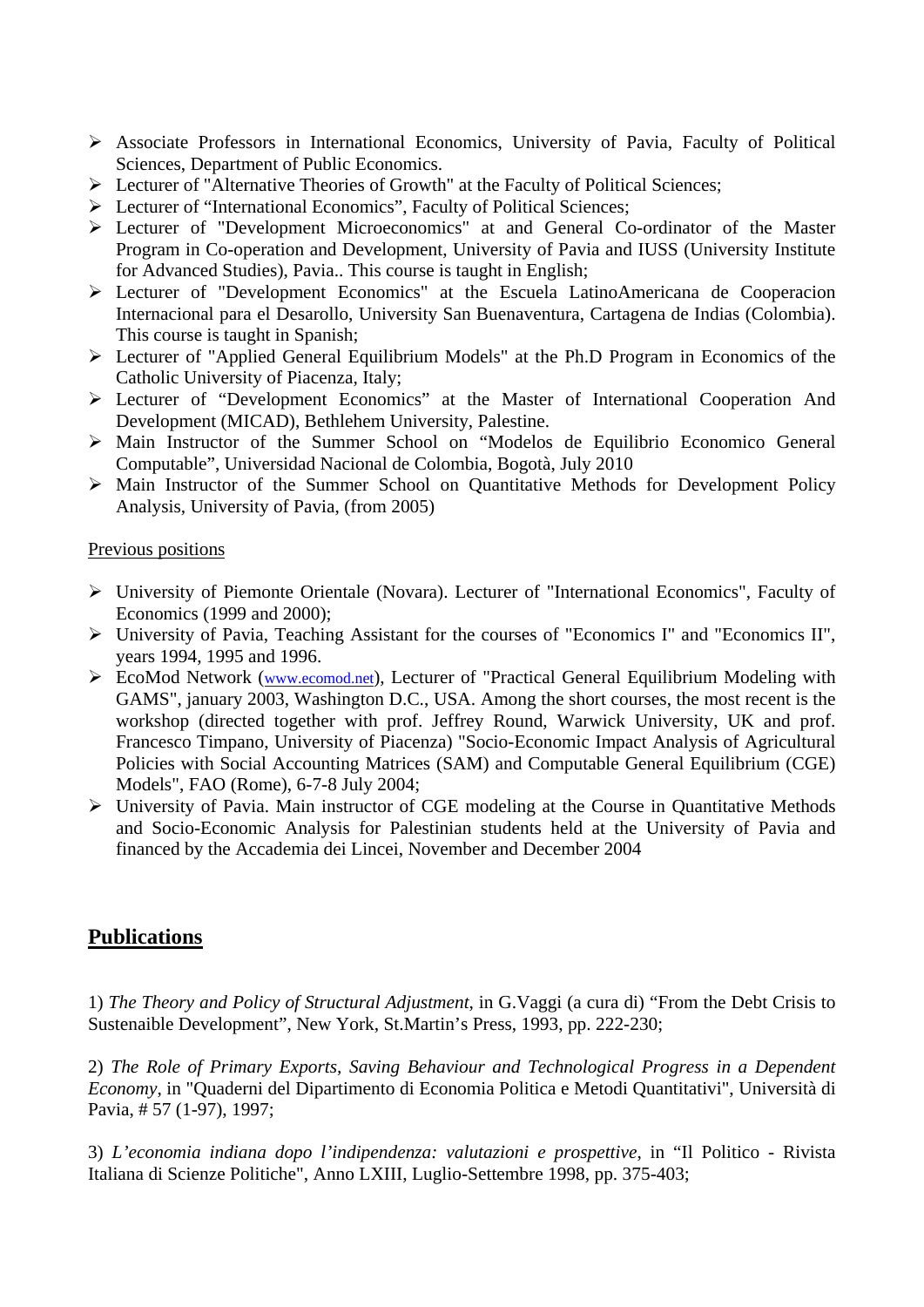4) *Structuralist Computable General Equilibrium Models and Gap Models: An Attempt at Integration*, in "Rivista Internazionale di Scienze Economiche e Commerciali", Vol. XLV, No. 2, Giugno 1998, pp. 275-296;

5) *L'intervento pubblico nella ricerca* (with Franco Osculati) in Luigi Bernardi e Alberto Zanardi (eds.), "La finanza pubblica italiana. Rapporto 2001", il Mulino, Bologna, 2001, pp. 213-242;

6) *Globalizzazione, progresso tecnico e convergenza*, in "Tecnologia e Società", vol. II, Atti dei Convegni Lincei 172, Roma, Accademia Nazionale dei Lincei, 2001;

7) *L'impatto reale della cancellazione del debito dei paesi poveri*, in "Il Politico - Rivista Italiana di Scienze politiche", anno LXVII, n. 2, 2002, pp. 255-275;

8) *Environmental Taxes and Border Tax Adjustment* (with A.Majocchi), in J. Milne *et. al*. (eds.), "Critical Issues in Environmental Taxation. International and Comparative Perspective", Volume I, Richmond, Richmond Law & Tax Ltd., 2003, pp. 343-362;

9) *De-Tax e Tobin Tax* (with. Franco Osculati), in "Economia Pubblica", n.5/2003, 2003, pp. 5-30;

*10) Social Capital, Individual Social Capital and Sustainable Growth in the Industrial Districts* (with Renata Targetti Lenti e Elisabetta Lodigiani), in "Rivista Internazionale di Scienze Economiche e Commerciali", Vol. LI, No. 2, Giugno 2004, pp.221-241;

- *11) Food-for-Work versus Cash-for-Work: Emergency Assistance in Palestine* (with Paul de Boer), in "Economic System Research - Journal of the International Input-Output Association", volume 16, December 2004[\\*\\*](#page-2-0);
- *12) La costruzione di SAM regionali: esemplificazione di una struttura teorica*, in A. Fossati e R. Targetti Lenti (eds.), "Matrici regionali di contabilità sociale & analisi di politiche economiche: il caso della Liguria, Toscana & Marche", Milano, Franco Angeli, pp.103-121, 2004;
- *13) A guestimate of the 2002 SAM of Palestine: a general equilibrium approach* (with Paul de Boer), in "Econometric Institute Report", EI 2004-53, Erasmus University Rotterdam, The Netherland, September 2004<sup>[+](#page-2-1)</sup>
- *14)* Book review on "Prelude to Political Economy: A Study of the Social and Politica Foundations of Economics", in "Economica", may 2005
- *15)Introducing the indirect addilog system in a computable general equilibrium model: a case study for Palestine*, in "Econometric Institute Report", EI 2005-25, Erasmus University Rotterdam, The Netherland, June 2005, paper presented at the Ninth GTAP (Global Trade Analysis Project) Conference, Addis Ababa, Ethiopia, 15-17 June 2006
- *16) Economic Consequences of Intifada* (with Paul de Boer), in "Economic System Research Journal of the International Input-Output Association", volume 18, n.1, March 2006;

 $\overline{\phantom{a}}$ 

<span id="page-2-0"></span><sup>\*\*</sup> Presented at the conference **MEEA** (Middle East Economic Association), Paris (2-3 June 2003) and the **GTAP** (Global Trade Analysis Project) conference, The Hague (12-14 June 2003).

<span id="page-2-1"></span><sup>&</sup>lt;sup>+</sup> Presented at the 6<sup>th</sup> International Conference on the Economics and Finance in the Middle East and North Africa, Lebanese American University, Byblos, Lebanon, 27-29 May 2004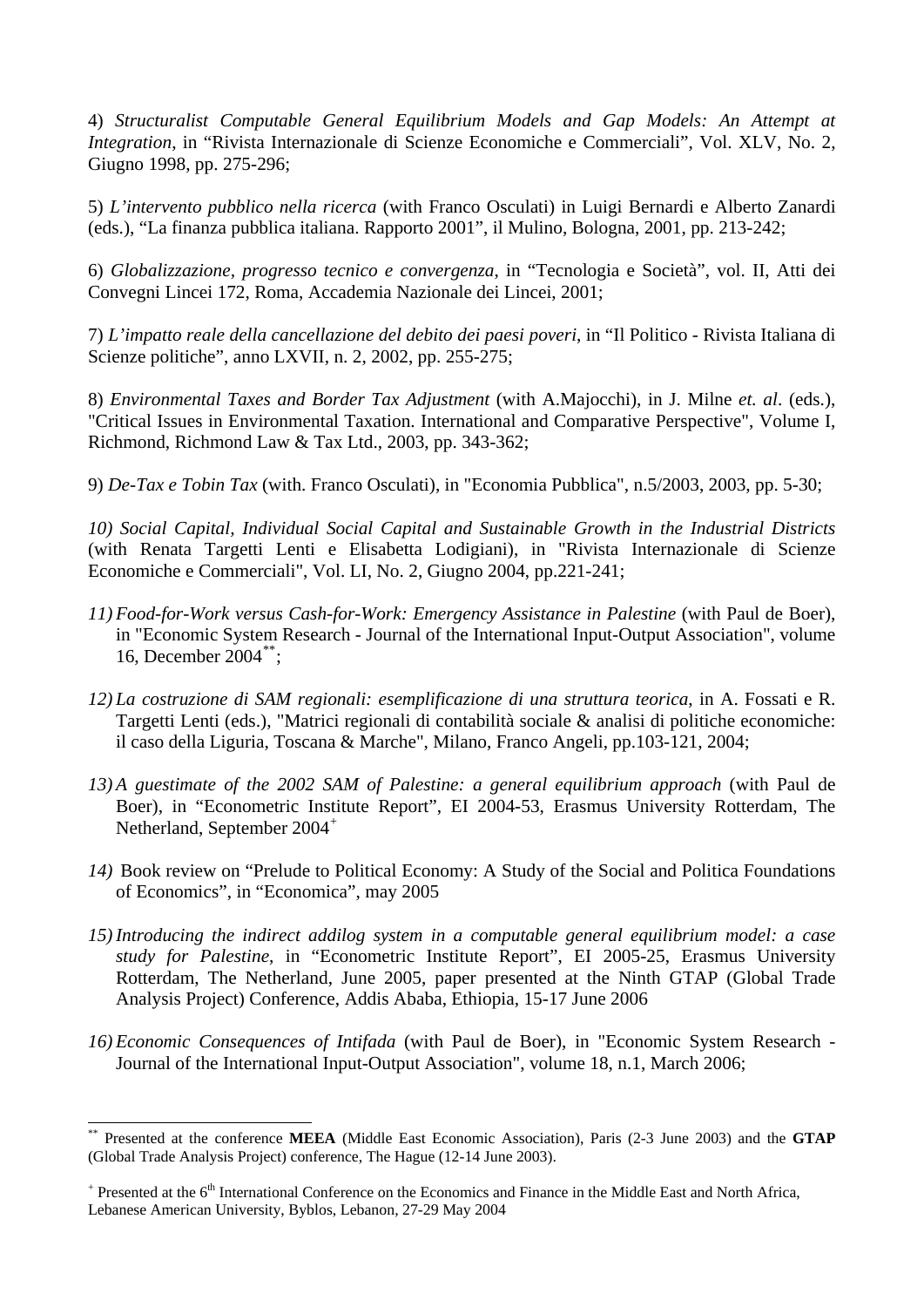- *17) Estimation of income elasticities and their use in a CGE model for Palestine* (with Paul de Boer), in "Econometric Institute Report", EI 2006-12, Erasmus University Rotterdam, The Netherland, April 2006 (paper presented at the Fifth International Meeting of the Middle East Economics Association (**MEEA**), **Sousse**, Tunisie, 10-13 March 2006);
- *18) Demand Policies for Long Run Growth: Being Keynesian both in the Short and in the Long*  Run?, in "Metroeconomica", vol.58, n.1, February 2007<sup>[\\*](#page-3-0)</sup>;
- *19) Sostenibilidad Social de la Deuda Externa de America Latina* (with Tatiana Guarnizo and Dewin Perez), ELACID, Cartagena de Indias, 2007;
- *20) La crisi alimentare globale*, in "Asia Major 2009: Asia, una transizione sostenibile", a cura di Gian Paolo Calchi Novati, Carocci editore, 2009;
- *21)Keynes, fondamenti teorici e conseguenze sulle politiche di bilancio*, in Rivista di Diritto Finanziario e Scienza delle Finanze, pp. 157-172, n.2, 2010;
- *22) The Palestinian Economy. Theoreticl and Practical Challenges* (with Fadi Kattan and Gianni Vaggi), conference proceedings, 2010;
- *23) Reappraising the World Bank CGE model on Palestine: macroeconomic and financial issues* (with Giovanni Valensisi), in Quaderni del Dipartimento di Economia Pubblica e Territoriale, n.8/2010, 2010, Università di Pavia ;
- *24) A Trade-Focused, post-Keynesian CGE model for Palestine* (with Giovanni Valensisi), in Quaderni del Dipartimento di Economia Pubblica e Territoriale, n.7/2010, 2010, Università di Pavia (accepted for presentation at the Middle East Economic Association Conference 2011);
- *25) The Effects of a Palestinian National Authority (PNA) Minimum Wage Policy* (with Clara Capelli and Wajih Amer), Palestinian Economic Policy Research Institute (MAS), Ramallah, 2010
- *26)Il supporto diretto al bilancio dello Stato: analisi di impatto attraverso le matrici di contabilità sociale (SAM)* (con Lia Quartapelle), in Biggeri, M. e G. Canitano (a cura di), "Elementi di Economia e Politica dell'Aiuto allo Sviluppo", Franco Angeli editore, 2011

### Work-in-progress

 $\overline{\phantom{a}}$ 

*Neoclassical and Keynesian Macro Models: thinking about the "special case"* (presented at the HESA Seminar at the University of Utah, Salt Lake City, USA, March 11, 2011)

### Non-Scientific Publications

24) *India: guida pratica fra telai, monsoni e ingegnerei*, Milano, Franco Angeli, 1998;

<span id="page-3-0"></span><sup>\*</sup> Presented at the conference "**Economic Growth and Distribution: on the Nature and Causes of the Wealth of Nations**", Lucca, 16-18 June 2004; and at the **XVI Conferenza della Società Italiana di Economia Pubblica**, Pavia, 7 e 8 ottobre 2004.